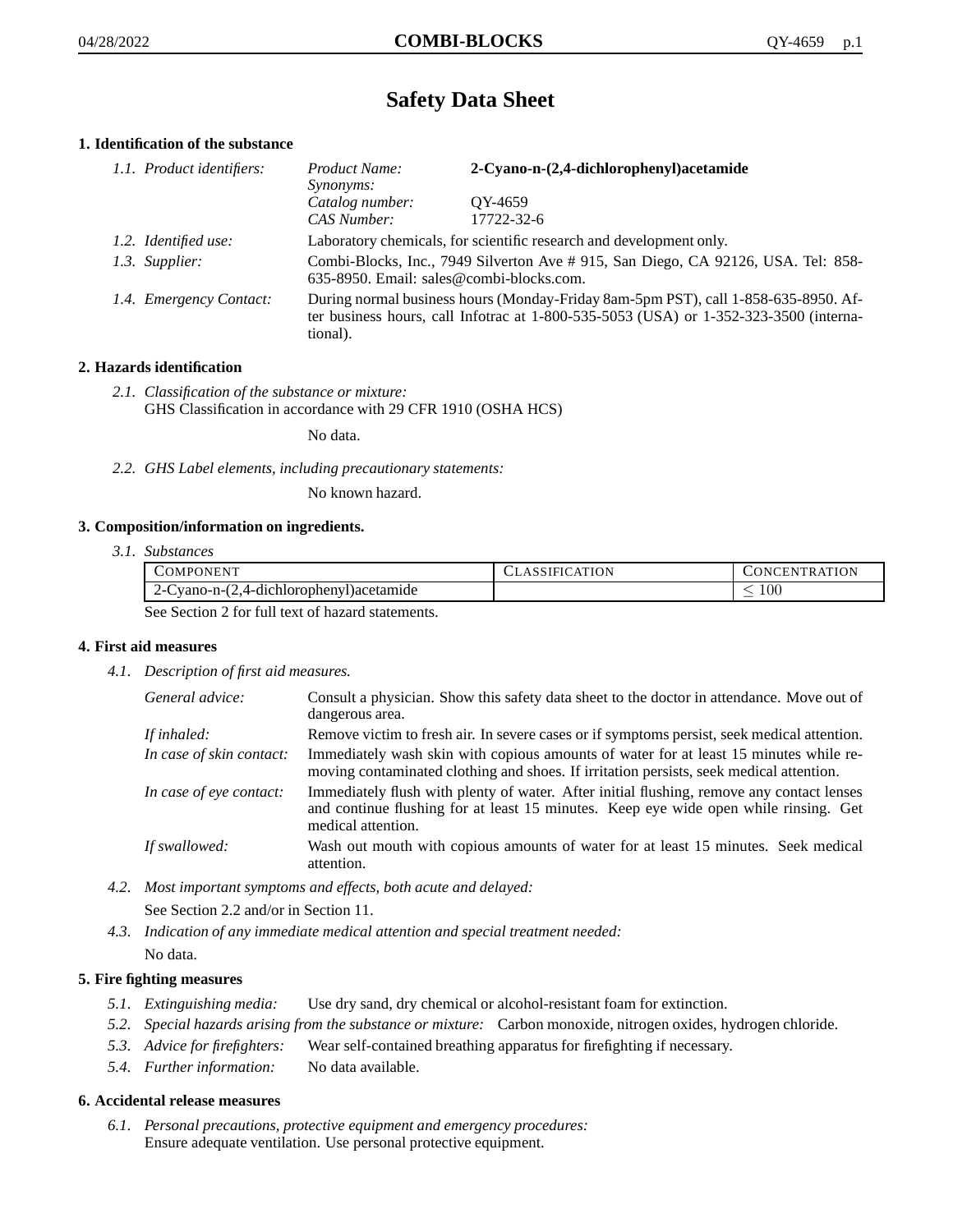- *6.2. Environmental precautions:* Should not be released into the environment. See Section 12 for additional ecological information.
- *6.3. Methods and materials for containment and cleaning up:* Sweep up or vacuum up spillage and collect in suitable container for disposal.
- *6.4. Reference to other sections:* Refer to protective measures listed in Sections 8 and 13.

# **7. Handling and storage**

- *7.1. Precautions for safe handling:* Avoid contact with skin and eyes. Avoid inhalation of vapour or mist. Keep away from sources of ignition - No smoking. Take measures to prevent the build up of electrostatic charge. For precautions see section 2.2.
- *7.2. Conditions for safe storage, including any incompatibilities:* Keep container tightly closed in a dry and well-ventilated place. Containers which are opened must be carefully resealed and kept upright to prevent leakage.
- *7.3. Specific end use(s):* Laboratory chemicals, for scientific research and development only.

# **8. Exposure Controls / Personal protection**

- *8.1. Control parameters:*
- *Components with workplace control parameters:* Contains no substances with occupational exposure limit values. *8.2. Exposure controls:*

*Appropriate engineering controls:* Ensure that eyewash stations and safety showers are close to the workstation location. Ensure adequate ventilation, especially in confined areas.

*Personal protective equipment:*

| Eye/face protection:    | Wear appropriate protective eyeglasses or chemical safety goggles as described by OSHA's<br>eye and face protection regulations in 29 CFR 1910.133 or European Standard EN166.                                                                                                                                         |
|-------------------------|------------------------------------------------------------------------------------------------------------------------------------------------------------------------------------------------------------------------------------------------------------------------------------------------------------------------|
| Skin protection:        | Handle with gloves. Gloves must be inspected prior to use. Use proper glove removal<br>technique (without touching glove's outer surface) to avoid skin contact with this product.<br>Dispose of contaminated gloves after use in accordance with applicable laws and good<br>laboratory practices. Wash and dry hands |
| <b>Body Protection:</b> | Complete suit protecting against chemicals, Flame retardant antistatic protective clothing.,<br>The type of protective equipment must be selected according to the concentration and<br>amount of the dangerous substance at the specific workplace.                                                                   |
| Respiratory protection: |                                                                                                                                                                                                                                                                                                                        |

Control of environmental exposure: Prevent further leakage or spillage if safe to do so. Do not let product enter drains.

# **9. Physical and chemical properties**

*9.1. Information on basic physical and chemical properties*

| (a)     | Appearance:                                   | No data  |
|---------|-----------------------------------------------|----------|
| (b)     | Odour:                                        | No data  |
| (c)     | Odour Threshold:                              | No data  |
| (d)     | pH:                                           | No data  |
| (e)     | Melting point/freezing point:                 | No date. |
| (f)     | Initial boiling point and boiling range:      | No data  |
| (g)     | Flash point:                                  | No data  |
| (h)     | Evaporatoin rate:                             | No data  |
| (i)     | Flammability (solid, gas):                    | No data  |
| (i)     | Upper/lower flammability or explosive limits: | No data  |
| (k)     | Vapour pressure:                              | No data  |
| (1)     | Vapour density:                               | No data  |
| (m)     | Relative density:                             | No data  |
| (n)     | Water solubility:                             | No data  |
| $\circ$ | Partition coefficient: n-octanol/water:       | No data  |
| (p)     | Auto-ignition:                                | No data  |
| (q)     | Decomposition temperature:                    | No data  |
| (r)     | Viscosity:                                    | No data  |
| (s)     | Explosive properties:                         | No data  |
| (t)     | Oxidizing properties:                         | No data  |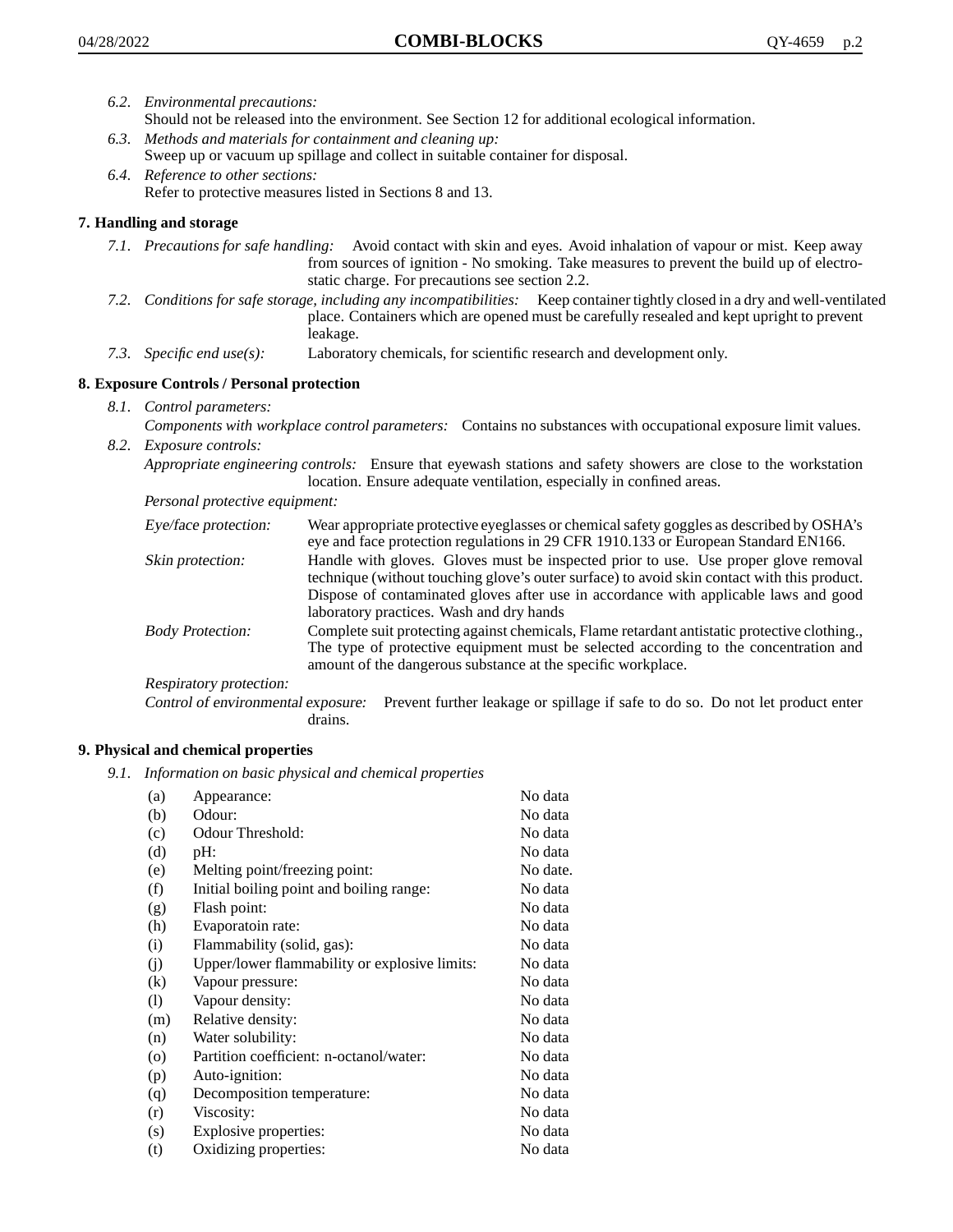*9.2. Other safety information:*

| Formula          | $C_9H_6Cl_2N_2O$ |
|------------------|------------------|
| Molecular weight | 229.1            |
| CAS Number       | 17722-32-6       |

# **10. Stability and reactivity**

- *10.1. Reactivity* No data
- *10.2. Chemical stability* Stable under recommended storage conditions.
- *10.3. Possibility of hazardous reactions* No data
- *10.4. Conditions to avoid*
- *10.5. Incompatible material* No data.
- *10.6. Hazardous decomposition products:*

Hazardous decomposition products formed under fire conditions: Carbon monoxide, nitrogen oxides, hydrogen chlo-

|                               | ride.          |
|-------------------------------|----------------|
| Other decomposition products: | No data        |
| In the event of fire:         | See Section 5. |

### **11. Toxicological information**

*11.1 Information on toxicological effects*

| Acute toxicity:                                            | ٠                                                                                                                                               |
|------------------------------------------------------------|-------------------------------------------------------------------------------------------------------------------------------------------------|
| Skin irritation/corrosion:                                 | No data available.                                                                                                                              |
| Eye damage/irritation:                                     | No data available.                                                                                                                              |
| Respiratory or skin sensitization:                         | No data available.                                                                                                                              |
| Germ cell mutagenicity:                                    | No data available.                                                                                                                              |
| Carcinogenicity:                                           | No data available.                                                                                                                              |
| Reproductive toxicity:                                     | No data available.                                                                                                                              |
| Specific target organ system toxicity - single exposure:   | No data available.                                                                                                                              |
| Specific target organ system toxicity - repeated exposure: | No data available.                                                                                                                              |
| Aspiration hazard:                                         | No data available.                                                                                                                              |
| Additional information:                                    | To the best of our knowledge, the chemical, physical and toxicological proper-<br>ties of this substance have not been thoroughly investigated. |

## **12. Ecological information**

| 12.1. Toxicity                                              | No data available. |
|-------------------------------------------------------------|--------------------|
| 12.2. Persistence and degradability                         | No data available. |
| 12.3. Bioaccumulative potential                             | No data available  |
| 12.4. Mobility in soil                                      | No data available  |
| 12.5. Results of PBT and vPvB assessment No data available. |                    |
| 12.6. Other adverse effects                                 | No data available. |

## **13. Disposal Considerations**

*13.1. Waste treatment methods*

Product Arrange disposal as special waste, by licensed disposal company, in consultation with local waste disposal authority, in accordance with national and regional regulations. Contaminated packaging Dispose of as unused product.

#### **14. Transportation information**

*DOT (US), IMDG and IATA:*

No known hazard for air and ground transportation.

## **15. Regulatory information**

No chemicals in this material are subject to the reporting requirements of SARA Title III, Section 302, or have known CAS numbers that exceed the threshold reporting levels established by SARA Title III, Section 313.